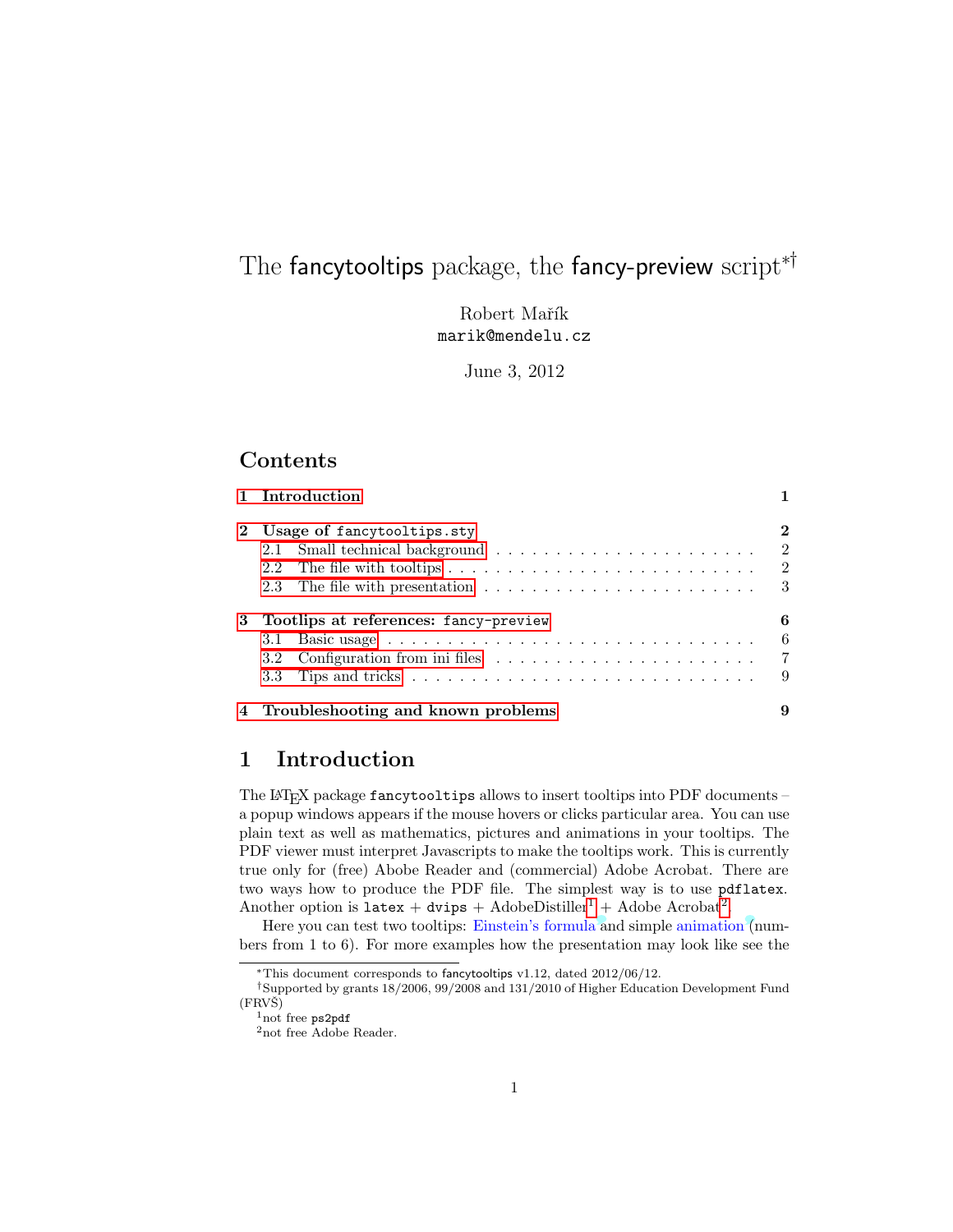examples subdirectory. We also provide a Perl script fancy-preview which allows to extract equations, theorems and related parts of text into separate PDF file and insert tooltips after each \ref, \eqref and \cite command automatically. For more information see Figure [1](#page-5-2) and demos (scientific papers, presentations, tests) at <http://user.mendelu.cz/marik/fancy-preview>.

Related L<sup>A</sup>TEX packages are cooltooltips, pdfcomment (smaller size of the resulting PDF, but restricted to plain text), ocgtools (works with layers, only pdflatex is supported) and AcroTEX (works with layers, only latex + dvips + Adobe Distiller + Adobe Acrobat are supported). All these "similar" packages allow to write the text for the tooltips inside the main document. In contrast to this approach, fancytooltips package makes use of an external file. This allow to use graphics or mathematical expressions in the tooltips.

The package requires eforms.sty and insdljs.sty packages, which are part of AcroTeX bundle (<http://www.math.uakron.edu/~dpstory/webeq.html>).

# <span id="page-1-0"></span>2 Usage of fancytooltips.sty

### <span id="page-1-1"></span>2.1 Small technical background

- The pages from the external PDF file with tootlips are inserted as icons at hidden buttons into the resulting PDF.
- If you insert tooltip, the current page is covered by an invisible transparent button which spans across the whole page (the information about the pages with tooltips is stored in aux file and hence we have to run  $\mathbb{L}\mathrm{Tr} X$  three times). The button has an associated JavaScript action to close all tooltips (i.e. make itself and other related buttons hidden).
- Another button which reveals tooltip is created. This button is transparent, covers the text typeset by TEX and allows to activate a JavaScript. This JavaScript takes the picture required, puts this picture as icon to the button which covers the corresponding page and makes this button visible.
- Each page has an associated action which closes all tooltips when the page is opened.

### <span id="page-1-2"></span>2.2 The file with tooltips

The file with tooltips is an ordinary PDF file, one tooltip per page. Tooltips should be in the top right corner at the page, in a *box with nontransparent background* and the rest of the page should be transparent. If you consider to use movetips option which causes the tooltip appear near the mouse cursor instead of in the top right corner (see below), then every page should have the dimensions equal to the dimen-sions of the colored box with tooltip<sup>[3](#page-1-3)</sup>. You can call the tooltips by their page num-

<span id="page-1-3"></span><sup>3</sup>Look at the files tooltipy.tex and tooltipy.pdf from examples subdirectory for a simple example how to meet this condition under pdfLATEX. You may also use ordinary LATEX class, set \pagestyle{empty} and crop the boundary.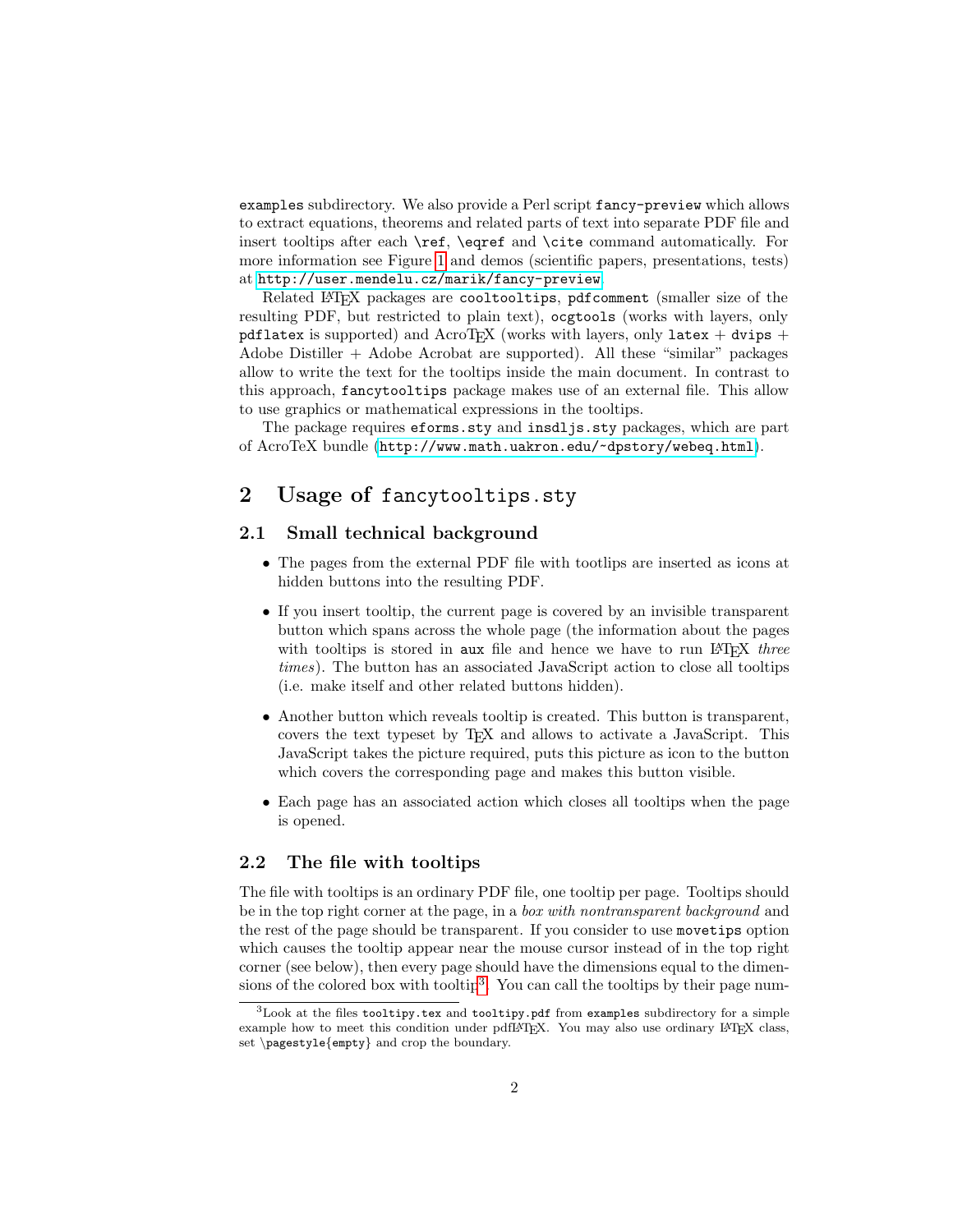bers, but for better comfort we also provide simple cross referencing mechanism. \keytip If the pdf file is created by L<sup>A</sup>TEX, you can define keywords to refer to the pages using \keytip command. Simply put \usepackage[createtips]{fancytooltips} into preamble and write  $\key{f(foo)}$  in document. This writes information about keyword  $\langle f \circ \omega \rangle$  and the pagenumber into file \jobname.tips. See <http://user.mendelu.cz/marik/fancytooltips> for some tooltip templates.

### <span id="page-2-0"></span>2.3 The file with presentation

In the file with presentation, the user is responsible to

- input either color or xcolor package in the preamble
- L<sup>A</sup>TEX the file two times (we write some macros into aux file) or three times (if option fg is used).

You may use the following options to set the necessary information and change the default behavior of the package.

- filename To input the tooltips from file  $\langle f \circ o. p df \rangle$  call the package with filename option: \usepackage[filename=foo]{fancytooltips}. This option is required if compiled with pdflatex.
- movetips By default, tooltip appears in the top right corner of the page (use View–PageLayout-Single Page in your Adobe Reader, please). If the option movetips is used, then tooltip appears close to the mouse pointer. More precisely, tooltip appears with left down corner at the mouse position, if there is enough place. If not, tooltip appears with right down corner at the mouse position. Finally, the tooltip is shifted down to fit the page, if necessary<sup>[4](#page-2-1)</sup>.
- mouseover If you use mouseover option, then tooltip appears if you move the mouse pointer to the active area (no clicking is necessary).
- inactive This option makes the package inactive.
- active This option forces the package active even if inactive option is loaded.
- blur The rest of the page is blurred, when showing tooltip. Use either \usepackage[blur]{fancytooltips} or \usepackage[blur=number]{fancytooltips}, where number is a number between 0 and 1. (Note that we use transparent package and hence this could have an influence on the colors of the document and could make your PDF less portable.) This option is allowed in pdfL<sup>AT</sup>FX mode only. If this options brakes colors only on the page which include tooltips, you may want to use option fixcolor to fix it.

<span id="page-2-1"></span><sup>4</sup>This option works in this way if every page of the file with tooltips has dimensions of the box with tooltip. See the examples subdirectory.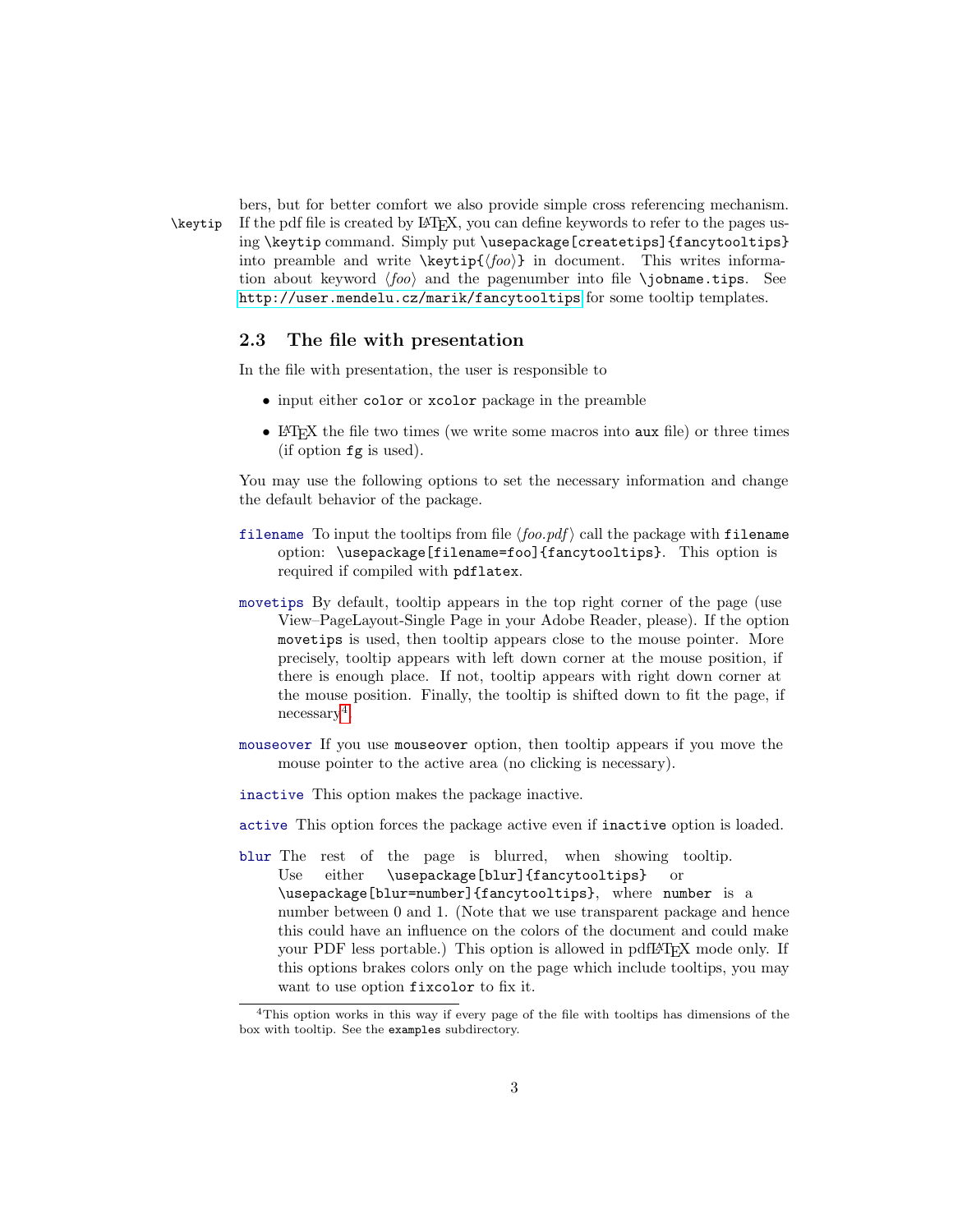fixcolor See blur option.

- debug Prints two alerts reporting success or problems when opening PDF file in Adobe Acrobat (Adobe Reader). Use this option to find possible source of problems. See also the Section [4](#page-8-1) in this manual.
- noextratext No mark is appended at the end of the link which opens tooltips (see help for \tooltip).
- nosoap A single space is used to occupy the space for button produced by \tooltip\* command instead of blue soap. As a result, the button produced by \tooltip\* works as usual, but it is invisible. This is sometimes convenient for the user, since the mark does not disturb the text. However, the author has to instruct the user, that the hidden buttons follow links from cross references.
- fg The button for displaying pictures is placed on background and the buttons which activate tooltips are placed immediately in the text by default. With fg option all these buttons are placed into foreground after the page is completed. We use \pdfsavepos command and keep track of the position for buttons in aux file and hence this option works in pdfLAT<sub>EX</sub> only and the file needs more compilations. This option does not do anything in dvi mode now (despite the fact that pdfLAT<sub>EX</sub> provides the feature also for dvi mode), but this could be changed if someone requests this feature. Use this option for example, if you use frame around hyperlinks or buttons and form fields in your PDF (like tests produced by  $AcroT<sub>F</sub>X$ ).
- preview Redefines \ref, \eqref and \cite commands to work with tooltips extracted by fancy-preview, see Section [3](#page-5-0) and demo files in example/fancy-preview directory. The tooltip is inserted only if the target of the reference is on different PDF page as the tooltip. This option is suitable for presentations where the whole PDF page is visible. Replaces former \FancyHook command.
- previewall Like preview but shows tooltip also if the target is on the same page. Suitable for enhanced versions of papers written on A4 page.
- tooltipmark Allows to change the tooltipmark to some predefined styles, values are  $1^{\circ}$ ,  $2^{\circ}$ ,  $3^{\circ}$  and  $4^{\circ}$ . Note that you can change the mark to whatever different by redefining \TooltipExtratext command. Work only in pdflatex mode.
- \tooltip The user can put the tooltip into her or his presentation using the command \tooltip{ $\{stuff\}$ }{ $\{keyword-or-pagenumber\}$ } where  $\{stuff\}$  is the printed text in  $\langle$ *tooltipcolor* $\rangle$  color and  $\langle$ *keyword-or-pagenumber* $\rangle$  is either the pagenumber of the tooltip in the external file or the keyword defined by \keytip command and stored in \TooltipFilename.tips file, where \TooltipFilename \TooltipExtratext is set automatically from the filename option. The printed text  $\langle \textit{stuff} \rangle$  is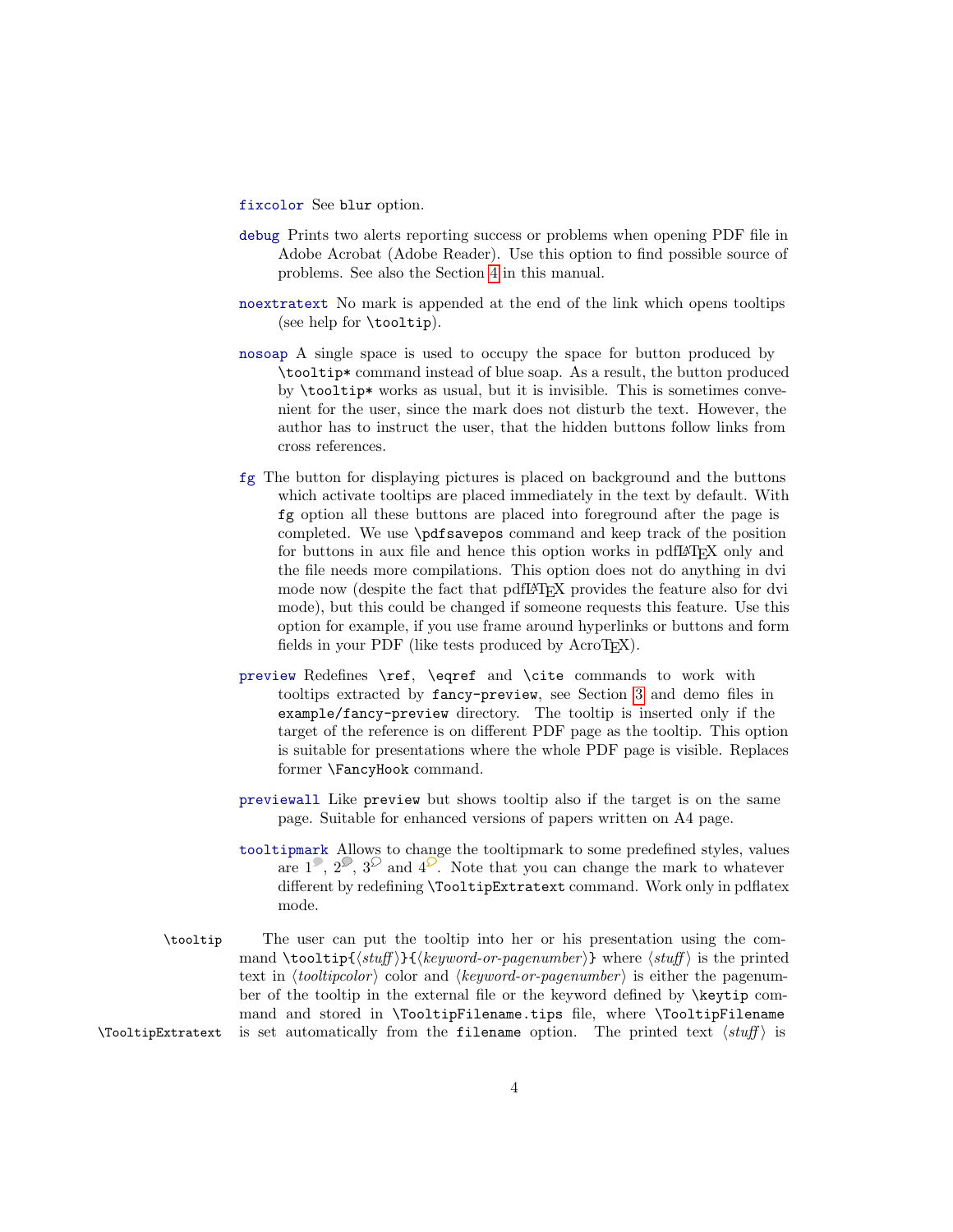followed by \TooltipExtratext command. The default value is small blue soap, as you have seen in the second paragraph of this documentation. There noextratext option is a noextratext option which defines \TooltipExtratext to be empty. If  $\{\langle keyword\text{-}or\text{-}pagenumber\}\}\$ is not recognized as valid keyword for tooltips, it is supposed to be pagenumber.  $\to \tbotip*$  The text  $\{stuff\}$  is inserted in \hbox by \tooltip. With starred version of the \tooltip macro the text  $\{\langle stuff \rangle\}$  is not inserted into the box and the active button dos not cover the text  $\{\langle \textit{stuff} \rangle\}$ , but covers the mark produced by \TooltipExtratext. \tooltipanim The user can put a series (animation) of tooltips into the presentation by using \tooltipanim\* \tooltipanim{ $\{stat\}$ }{ $\{start\}$ } command, where  $\{start\}$  and  $\{end\}$  are

\delayinterval keywords defined by \keytip command or page numbers. The delay between two frames is \delayinterval milliseconds. The default value is 200, you can change it by command \def\delayinterval{100}. There is also starred version which works similarly like \tooltip\* command.

\TooltipRefmark Extra text added to \ref, \eqref and \cite commands with previews, see Section [3.](#page-5-0) The default value is the same as for \TooltipExtratext.

#### 2.3.1 Changes for dvips users

Dvips users also have to prepare tooltips into PDF file, not eps as usual. But we have to insert these tooltips in Adobe Acrobat Pro program. If you use Acrobat Pro version 8.1 and later, install the file aeb.js from AcroTeX eDucation bundle as described in the documentation to AcroTeX.[5](#page-4-0)

Since L<sup>A</sup>TEX is not capable to find the number of pages in external PDF file dvips with tooltips, dvips users have to specify option dvips in fancytooltips package. pages You have to use also a pages option with the number of pages in the PDF file with tooltips, if you use dvips route. You have to call the package by something like this:

\usepackage[dvips,filename=tooltipy,pages=27]{fancytooltips}

You have to latex (two times) and dvips your file first. This produces filename.ps and Tooltipsdljs.fdf files. Distill the filename.ps file into filename.pdf and open this file by Adobe Acrobat Professional – this imports macros from Tooltipsdljs.fdf file. In Acrobat's JavaScript console (open by Crtl+J) run (using Ctrl+Enter) the command ImportTooltips(); which is defined for the document. This command inserts invisible buttons on the first page, imports icons (the file with icons specified as  $\langle$  filename<sub>i</sub> parameter when loading fancytooltips must be in working directory). You should see a message "importing pictures" and the command returns 1 when finished. Then save the file (you can use the same name). If the command ImportTooltips(); fails, you either have not the PDF file with tooltips in current directory, or the PDF file does not contain JavaScripts. In the latter case insert document level JavaScripts manually as described in the Section [4.](#page-8-1)

<span id="page-4-0"></span><sup>&</sup>lt;sup>5</sup>If you do not install aeb. js properly, you can still create your presentation, but you have to import the fdf file manually, see the section Troubleshooting and known problems.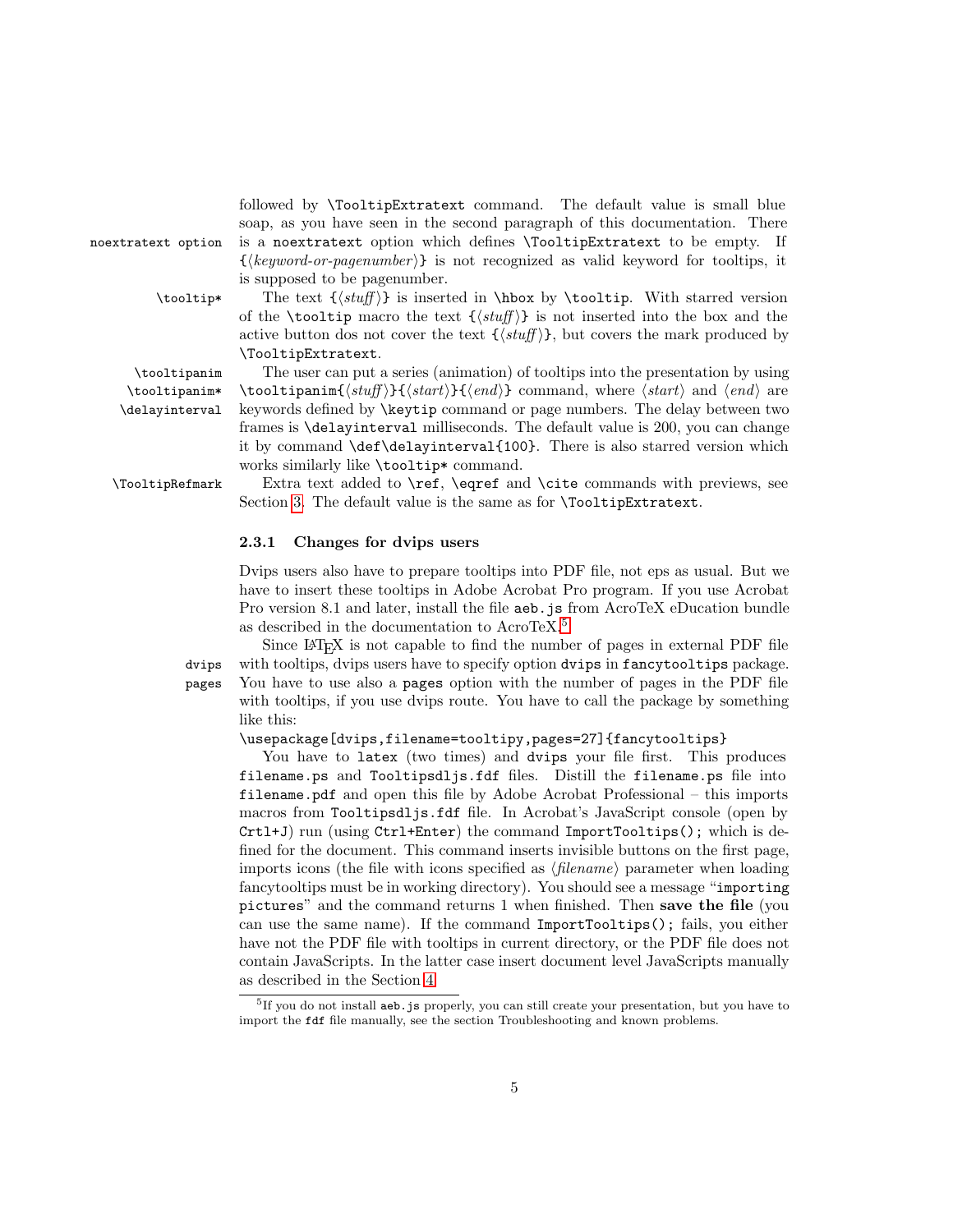nonlinearity appear O. Došlý, S. Fišnarová, Half-linear oscillation tion properties of half-linear criteria: Perturbation in term involving deriva- the linear equations, as the fo tive, Nonlinear Anal. 73 (2010),  $3756-3766$ .

**Theorem C** ([4] Theorem 1 and Theorem 2]). Denote  $\Phi(x) = |x|^{p-2}x$  and suppose that the equation

$$
(\widetilde{r}(t)\Phi(x'))' + \widetilde{c}(t)\Phi(x) = 0
$$
\n(1.9)

<span id="page-5-2"></span>Figure 1: fancy-preview

## <span id="page-5-0"></span>3 Tootlips at references: fancy-preview

#### <span id="page-5-1"></span>3.1 Basic usage

There is a Perl script fancy-preview which can be used to extract text from bibliography items, numbered equations, numbered theorems, lemmas, etc, put this text into separate PDF file and add this text as tooltips to the corresponding \ref, \eqref and \cite commands. Reading the resulting file may look like on Figure [1.](#page-5-2)

The script fancy-preview has been tested with Texlive2011 on both Linux and MS Windows. To run this script you need working Perl installation (usually present on Linux workstations, on MS Windows you may need to install Perl from <code><http://www.activestate.com/activeperl></code> ) and  $\texttt{Config::Inifiles} \text{ module}^6)$  $\texttt{Config::Inifiles} \text{ module}^6)$  $\texttt{Config::Inifiles} \text{ module}^6)$ 

To compile your document file.tex do the following

- Put \usepackage{hyperref} into the preamble of your document (if not already loaded).
- If you write references in thebibliography environment, put empty line after each \bibitem command (including the last item in thebibliography).
- Run fancy-preview file. After several compilations you should get the PDF file file.pdf.

The default work-flow is the following. The file is compiled with pdflatex to get correct numbers of equations and in the first pass of preview.sty we extract displayed equations (but the numbers are thrown away). After this we crop the PDF file by using pdfcrop program (an alternate program can be specified as optional parameter). Then we extract numbered environments (theorem, Theorem, lemma, corollary, definition, figure, table) using the second pass and crop the PDF file again. After this we merge all equations, theorems etc which are marked with \label command. The PDF file with extracted parts of the text is the used as source of toltips in final compilations.

<span id="page-5-3"></span> ${}^{6}$ Package libconfig-inifiles-perl on Ubuntu Linux, cpan Config::IniFiles or ppm install Config::Inifiles on MS Windows. Alternatively you can run ppm without any parameters to invoke the GUI.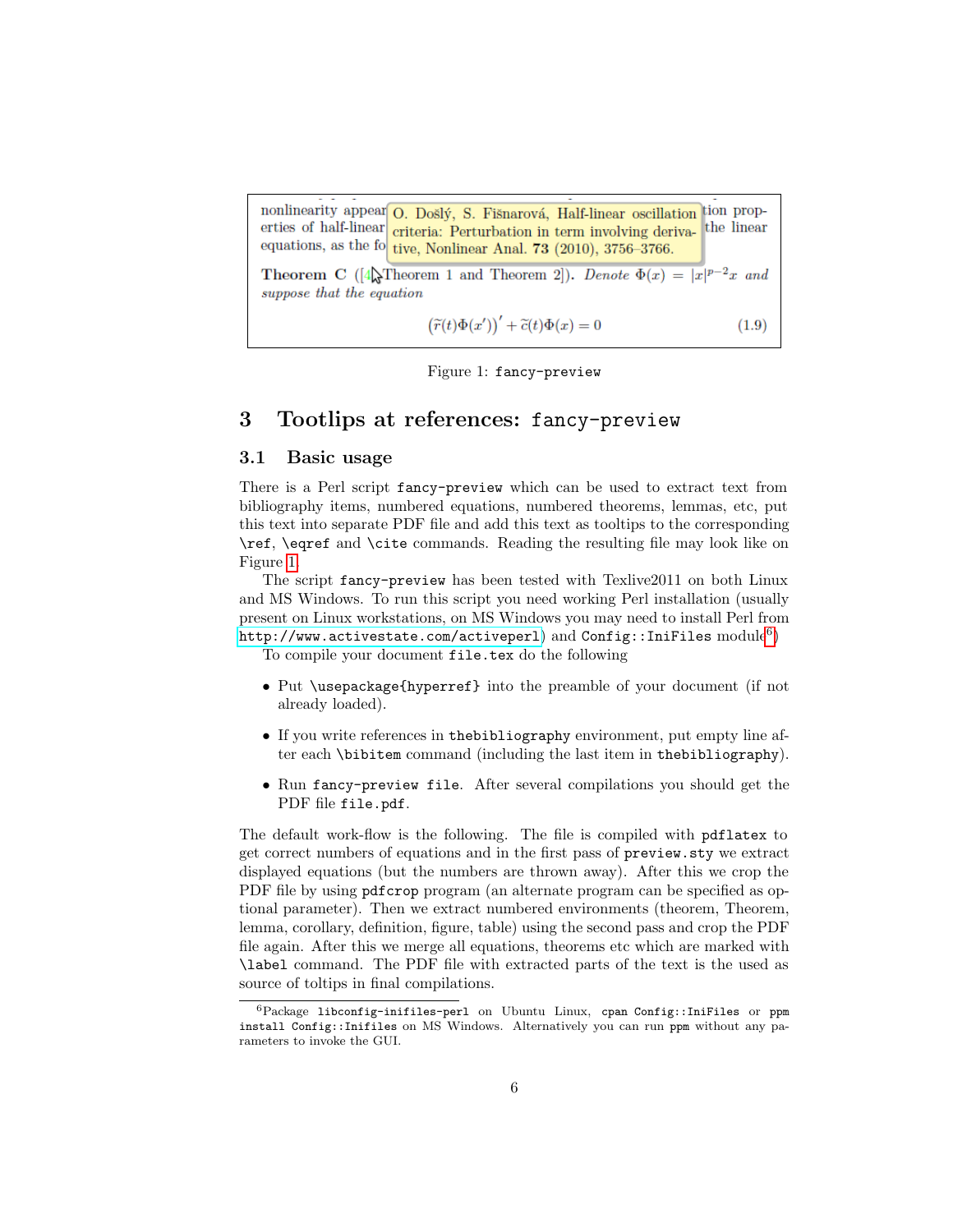Many things can be customized. The following options are available.

- pdfcrop You may specify an alternative batch file to crop boundary of PDF file. Default is pdfcrop. The command line for an alternative program to crop PDF file is supposed to be the following: programname input.pdf output.pdf. Using optimal program to PDF file may be much fasater and may produce significantly smaller files.
- tooltips You may combine the tooltips extracted by fancy-preview with "ordinary hand made tooltips". Simply call fancytooltips in the main document by \usepackage[inactive]{fancytooltips} in your document and specify the file with tooltips in the command line of the fancy-preview or in the ini file. You may also compile your file by pdflatex and get "normal" PDF output (the compilation is way faster).
- fancy options Options passed fancytooltips in final compilations. Default is previewall,nosoap. Options mouseover and movetips are added automaticaly.
- ini file Specifices the ini file with configuration, see the next subsection.

### <span id="page-6-0"></span>3.2 Configuration from ini files

Other customization can be done via ini files. The script looks for customizations in the file specified by ini\_file command line parameter. If this parameterer is not used, the script looks for customization in two default locations: ~/.fancy-preview.ini and in ./fancy-preview.ini (both files are used if both exist). You can use  $\gamma$ .fancy-preview.ini for customizations related to all your projects and ./fancy-preview.ini for projects in the current directory. The options from the file ./fancy-preview.ini override ~/.fancy-preview.ini and the options from command line override options from ./fancy-preview.ini. The format is described at [http://search.cpan.org/](http://search.cpan.org/~shlomif/Config-IniFiles-2.75/lib/Config/IniFiles.pm) [~shlomif/Config-IniFiles-2.75/lib/Config/IniFiles.pm](http://search.cpan.org/~shlomif/Config-IniFiles-2.75/lib/Config/IniFiles.pm).

The parameters are divided into two sections, [main] and [latex]. In section [main] of ini file you can set parameters pdfcrop, tooltips and fancy\_options.

In the section [latex] if the initialization file you can customize the compilation by L<sup>A</sup>TEX. Here you can set parameters environments and snarfenvironments to set the environments which will be extracted. The default values are environments=Theorem,theorem,lemma,corollary,definition and snarfenvironments=figure.

The material from tex file is extracted in three passes. These passes are denoted by a, b and c. If  $\label{homo}$  appears in the text which is marked for extraction, then the corresponding  $\newcommand{\f}{foo}{\newcommand{\f}{o}$  command is written to the aux file and  $\langle f \circ \phi \rangle$  is supposed to be the name of the keyword corresponding to the PDF page with the text.

If a referenced material appears in more passes, then the priority is set in the variable \$latex{'pass\_order'} and can be customized in the ini file in [latex]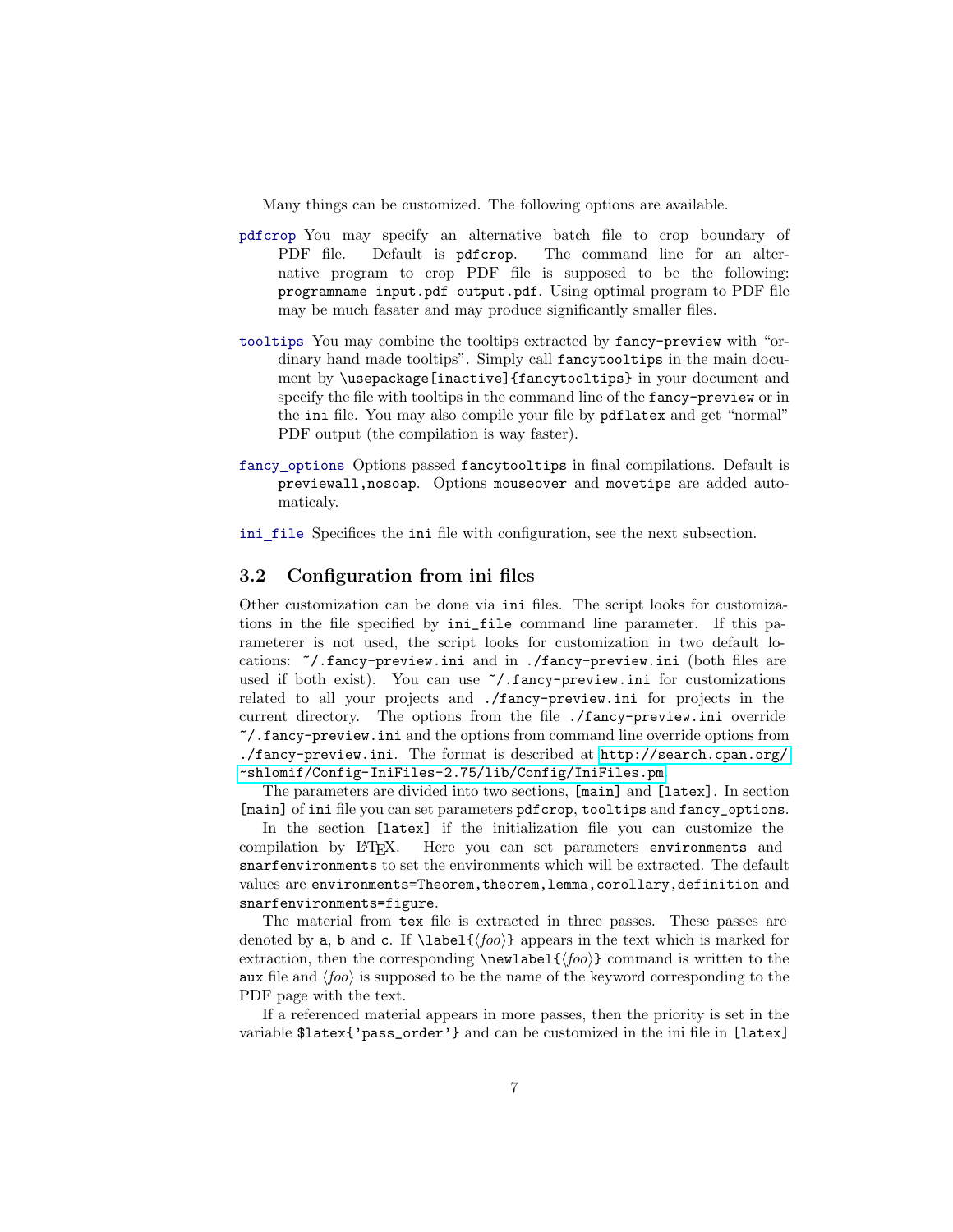section as pass\_order parameter. The default value is pass\_order=acb, i.e. c overrides b and a overrides c.

As a typical example consider equation with label \label{eq} in numbered theorem with label \label{th}. The equation is extracted in pass a (displayed equation) and in pass b (the whole theorem). The corresponding \newlabel{eq} command appers in two aux files – from passes a and b. The first one corresponds to the PDF page with equation, the latter to the PDF page with whole theorem. Since a overrides b, then \ref{eq} and \eqref{eq} commands show the number of the equation followed by the tooltip with equation only. Further  $\ref{th}$ shows number of the theorem followed by the tooltip with the whole theorem. If you set pass\_order=ba, then both \ref{eq} and \ref{th} are followed by the same tooltip.

The following options are available<sup>[7](#page-7-0)</sup>.

- a Defines commands for the first pass. It inserts preview.sty command which extracts displayed mathematics. Also resets \tagform@ and \@eqnnum to skip printing of equation numbers.
- a extra Defines material which is appended to a
	- b Defines commands fot the second pass. In this L<sup>A</sup>TEX run are (by default) floating figures and theorem-like environments extracted. Inserts preview.sty. At the runtime, \PreviewEnvironment[{[]}]{env} and \PreviewSnarfEnvironment[{[]}]{env} for each env in comma separated list from environments and snafenvironments is added, respectively.
- b extra Defines material which is appended to b
- environments See b option.
- snarfenvironments See b option. Default value is figure.
	- c If empty (default value), then the third pass is skipped. Otherwise, you may activate preview.sty similarly like in b (for a template see the source code and the default setting of \$latex{'b'}) and extract environments and commands according to your interest. A possible application is to extract minipage environments, if there are two or more figures inserted in minipage environments into one figure environment.
	- pass order Sets priority, which pass is supposed to produce the output for a \label which is extracted more times than once, see the previous paragraphs for explanation and example.
	- preview bibitem Redefines \bibtem command. The material between \bibitem and \par is wrapped to the width of 0.75\textwidth and extracted.

preview biblatex Similarly like preview\_bibitem but works with biblatex.

<span id="page-7-0"></span><sup>7</sup>These options are used as keywords in a hash variable latex, i.e. for default value of param parameter search the file fancy-preview for \$latex{'param'}.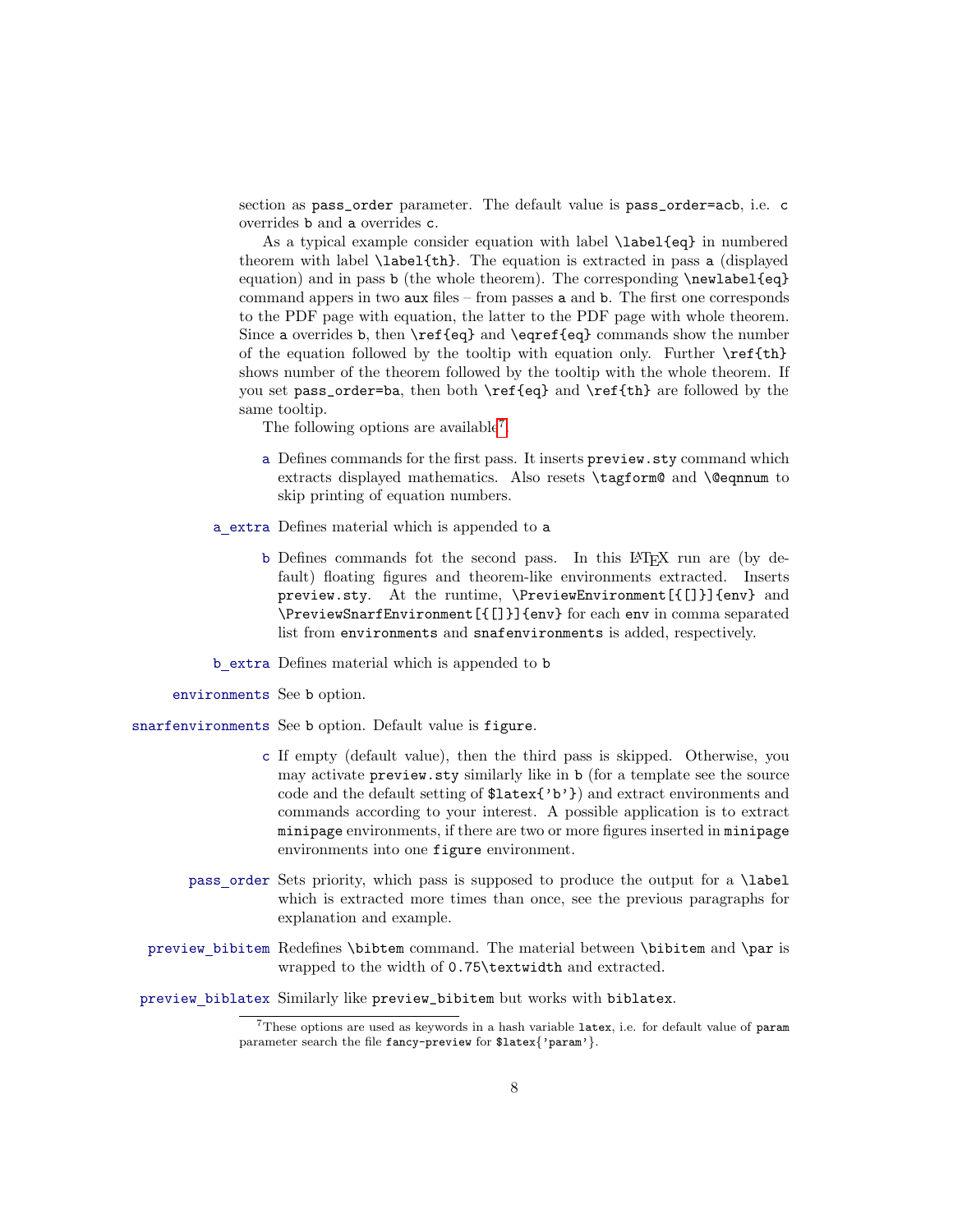ini Inserted at the begin of each pdflatex run.

- tooltips envelope preamble Used in preamble. Defines command \tooltipwraper. This command wraps the tooltips. Default is to use tikz to put everything into a yellow box with rounded corners and shading.
	- biblatex Creates temporary file fancy-preview-biblatex-settings.tex. This file contains definition which allow biblatex to work with citations and tooltips and we input this file in final compilations. This code comes from tex.stackexchange.com.

### <span id="page-8-0"></span>3.3 Tips and tricks

- The program pdfcrop from TEXlive may produces large PDF files. See the discussion at  $http://tex.stackexchange.com<sup>8</sup>.$  $http://tex.stackexchange.com<sup>8</sup>.$  $http://tex.stackexchange.com<sup>8</sup>.$  $http://tex.stackexchange.com<sup>8</sup>.$  The smaller size can be obtained with the solution from the discussion below the question, which is based on gs and pdftk. The python script from the same discussion produces slightly larger file than pdftk, but still much smaller than pdfcrop and provides the fastest solution.
- Do not use floats in environments, which are extracted. Otherwise you get an error from L<sup>AT</sup><sub>E</sub>X. A workaround could be also to change temporarily definition of the floating environment (redefine figure environment, for example).
- If you are not interested in customization via ini files and do not want to install extra modules to your Perl installation, you may delete the about twenty lines from fancy-preview starting with use Config::IniFiles; up to the line read\_config("./fancy-preview.ini");

# <span id="page-8-1"></span>4 Troubleshooting and known problems

The source code is in Mercurial repository at [http://bitbucket.org/robert.](http://bitbucket.org/robert.marik/fancytooltips/) [marik/fancytooltips/](http://bitbucket.org/robert.marik/fancytooltips/). You can also report problems and issues in the forum at this site. The code on bitbucket.org is considered as development version and repository for older versions. The last stable version is always the version from CTAN.

- The package works with eforms.sty from version 2006/10/03 v1.0a. You can download this or newer version from <http://www.acrotex.net> site.
- If the graphics included by \TooltipExtratext and \TooltipRefmark has colors with custom opacity, Adobe Acrobat Pro sometimes renders the pictures bad. No problems of this type have been observed with free Adobe Reader.

<span id="page-8-2"></span> $8$ <http://tex.stackexchange.com/questions/42236/pdfcrop-generates-larger-file>